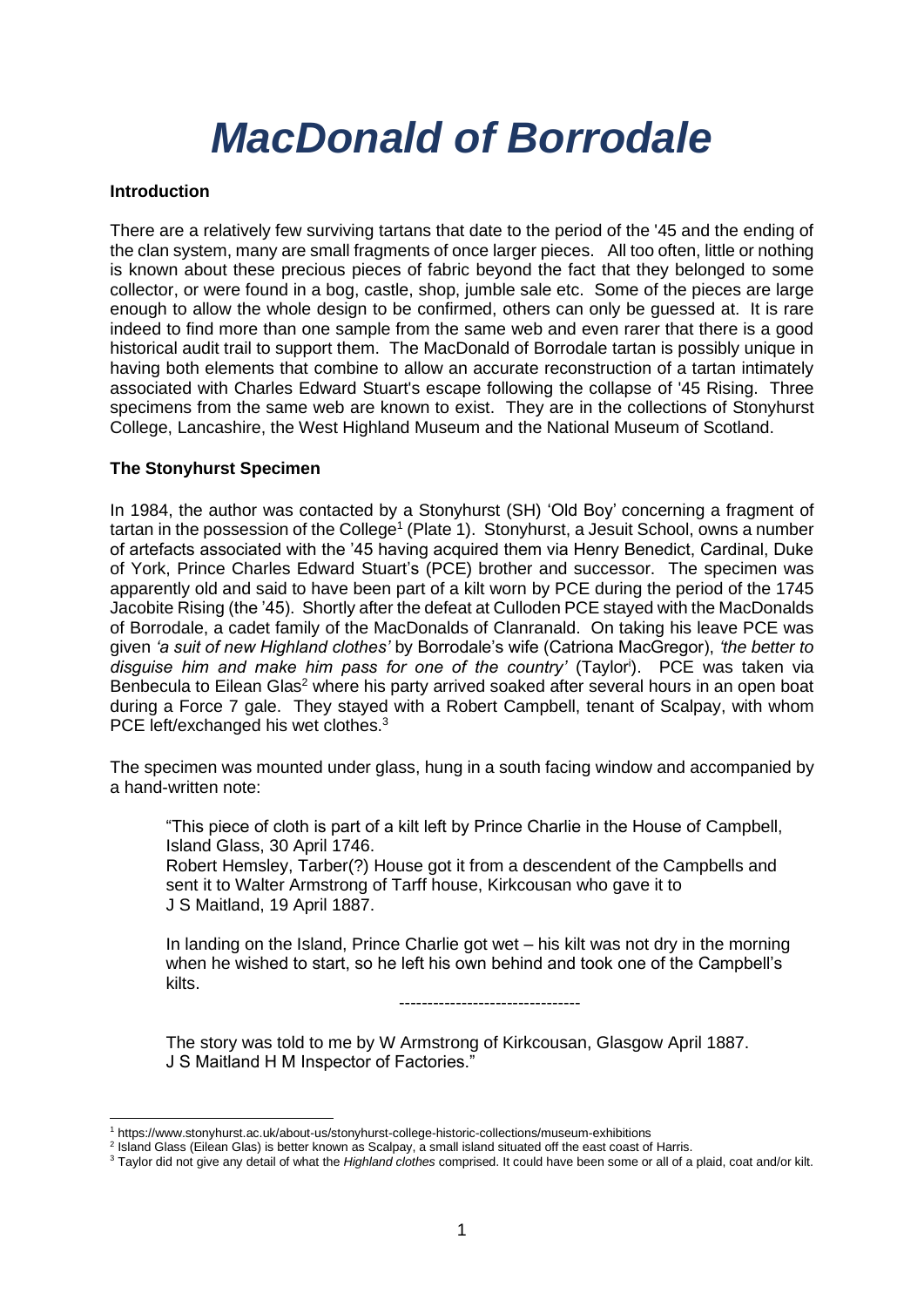

**Plate. 1 The Stonyhurst specimen of Prince Charles Edward's kilt. Photo: Fairfax House**

Walter Armstrong, an antique dealer from Kirkcousan (Kirkcowan), Wigtownshire, had a particular interest in Scottish artefacts. He must have had a second piece, as in August that year he offered for sale;<sup>4</sup> *'A small piece of Tartan Kilt (belonging to P. Charlie) left in a house* or hut; on Island of Tamasay<sup>5</sup>, Hebrides. R. Hornby Esqr'.<sup>"</sup> It is not clear whether Armstrong sold the collection or, if he did, whether the piece of tartan was included; the description is almost identical with that associated with a specimen in the West Highland Museum (WHM). This is the second of the Borrodale specimens (Plate 2).

The third specimen under consideration is that purchased by the National Museum of Scotland (NMS) from an unnamed seller in 1993 (Plate 3). The text reads *'Piece of Prince Charlie's kilt left by him in the House of Campbell, Island Glass, 30th April 1746'. The envelope underneath is addressed 'Isabel' and has 'Bits of Prince Charlie's kilt' written in the top left corner* (NMS). It is not known who *Isabel* was, nor when and from where the fragment had been acquired by the writer. The SH specimen measures approximately 4.8" x 4.27" and the WHM specimen is roughly the same size. Compared with these, the NMS piece truly is a fragment. However, the inclusion of the red stripe guarded by yellow, a feature found in the other pieces, confirms it is from part of the same original material. In all three, all the edges are frayed, the result of it having been cut from a larger piece.

<sup>&</sup>lt;sup>4</sup> Offered to Capt. Clark Kennedy, Knockgray House, Carsphairn, Kirkcudbrightshire.

<sup>5</sup> Tamasay and Hornby were 1975 mis-transcriptions of Taransay and Hemsley respectively.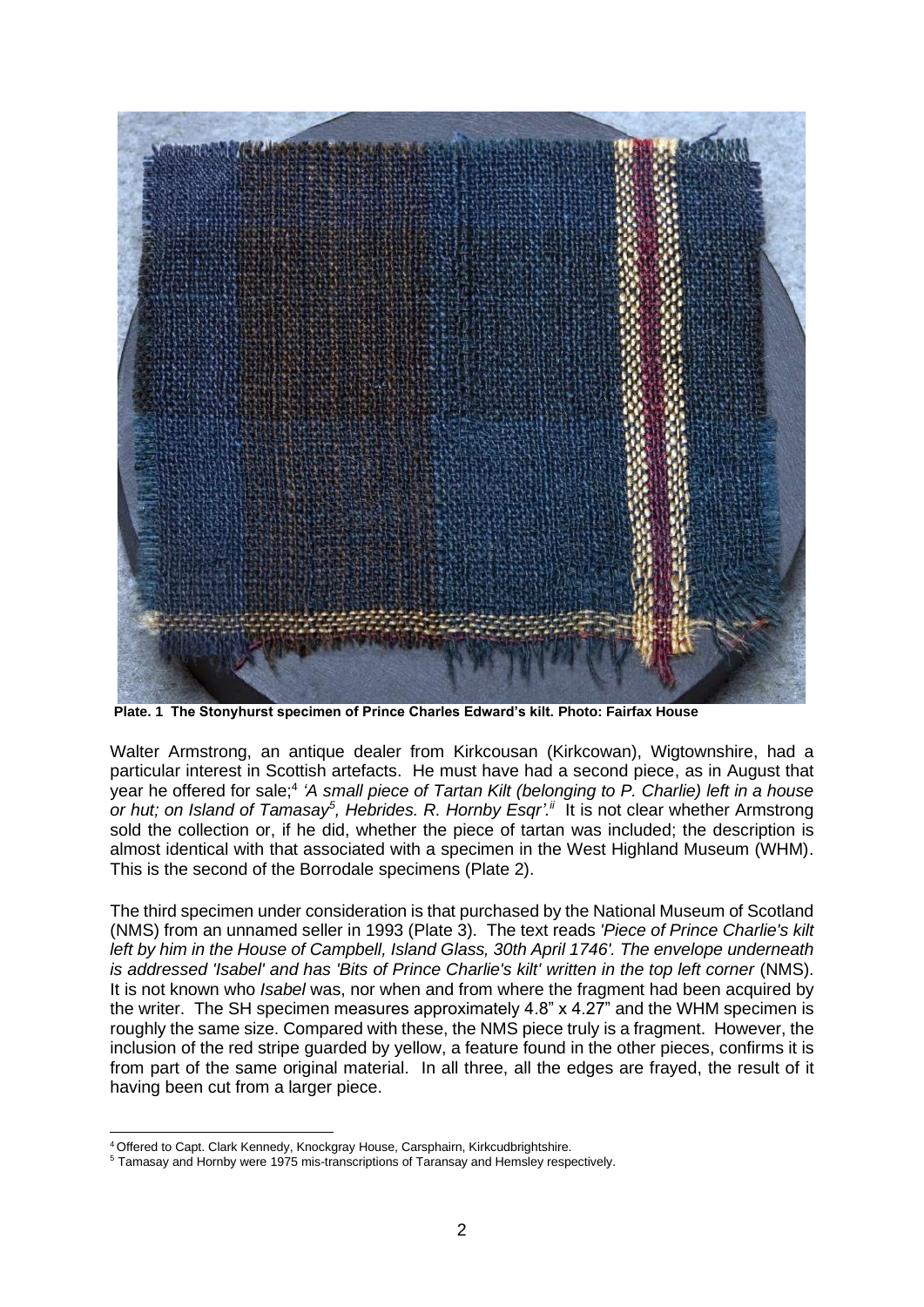

**Plate. 2 A specimen of the Borrodale tartan in the WHM.** Photo: The Author

**Plate. 3 A specimen of the Borrodale tartan in the NMS.** Photo: NMS

## **The Cloth**

Examination of the SH specimen confirmed the material is handwoven in plain weave $6$  at 26 ends per inch (epi) in the warp and 22 epi in the weft (Plate 4). Both warp and weft yarns are singles (unplied) hand-spun wool; the warp being 's' spun and the weft yarn 'z' spun. Plain weave examples are rare amongst surviving  $18<sup>th</sup>$  century tartan specimens, they are exclusively found in pieces from the West  $\text{Coast}^7$  and being less dense, may have been principally for women's wear<sup>8</sup>.



**Plate. 4 Detail of plain weave in the SH specimen.** Photo: WHM.

The shades are very dark, so much so that it was difficult easily to distinguish between the blue, black and green without lightening the images (Plate 1). They offer good evidence to

<sup>&</sup>lt;sup>6</sup> Plain weave, also called Tabby weave or Linen weave is where each weft thread passes over a warp thread with each row alternating. IT t makes a strong cloth but is more open than a staggered 2/2 twill more often used for tartan.

<sup>&</sup>lt;sup>7</sup> Principally the Western Isles. This does not mean that the technique was not used more widely on the mainland, only that no examples survive.

<sup>&</sup>lt;sup>8</sup> There are a number of early 19<sup>th</sup> century plain weave tartan dresses made in Uist.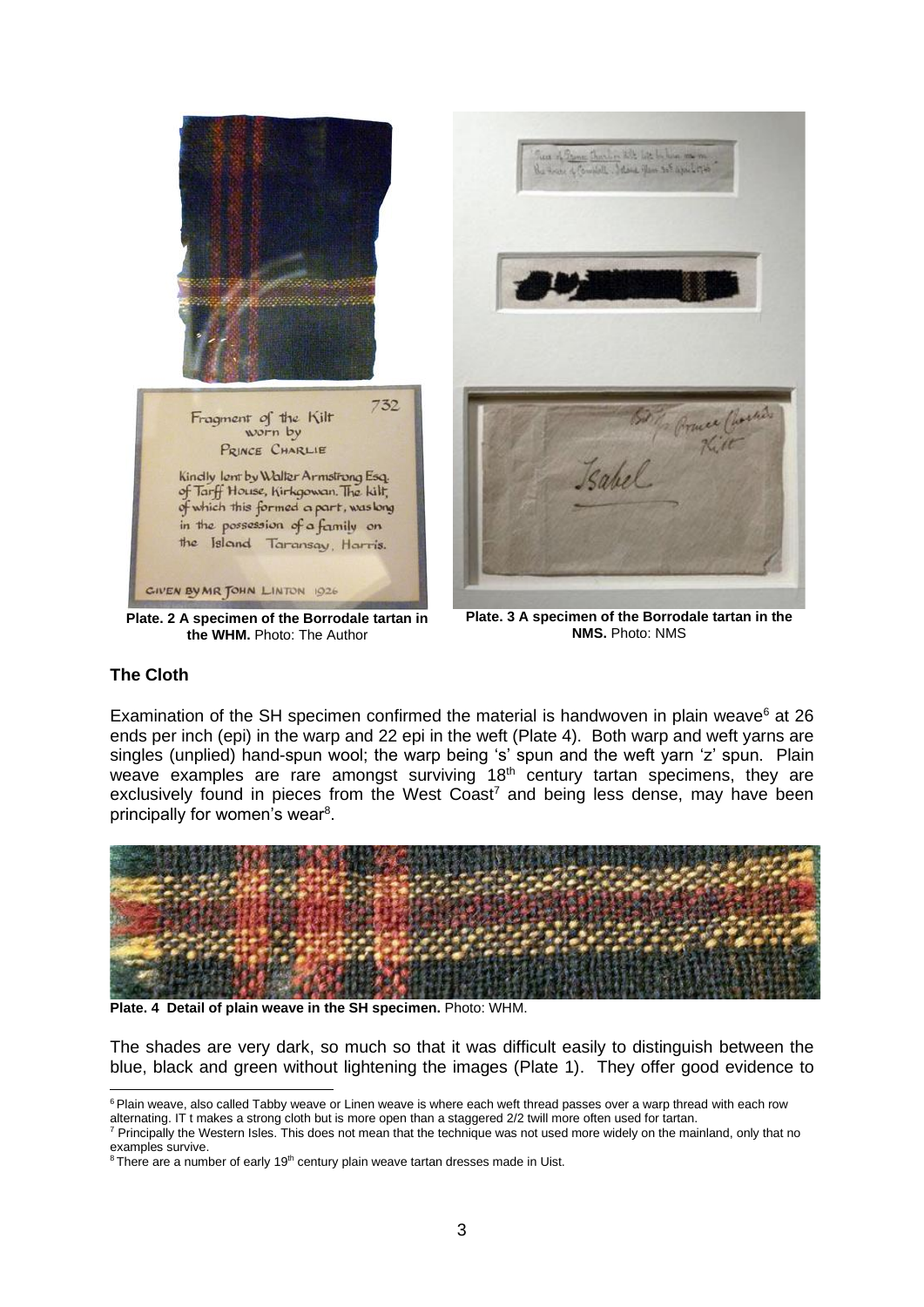counter the oft cited claim that natural dyes are lighter and less intense than shades produced with artificial dyes that were introduced in the mid-1800s. Due to its original position in a south facing window the yellow of the SH specimen had faded almost to white but the subsequent identification of the WHM piece confirmed that the shade was originally yellow. The blue, green and black shades were much less affected by the light due to the use of indigo which is much more light-fast. Dye analysis conducted by York Archaeological Trust identified the following dyestuffs:

- Red Cochineal
- Blue Indigo
- Black Indigo + an unidentified tannin
- Green Indigo + an unidentified yellow dye
- Yellow An unidentified yellow dye

Both the dyes and weaving techniques are typical of those found in early-mid 18<sup>th</sup> century rurally produced tartan when cloth was generally 22-26 inches wide. Due to the small size of the three specimens, and the fact that none includes a selvedge, it is impossible to know what size the original material was.

## **The Sett**

Despite the small size of the individual specimens, each includes the red stripe enclosed by yellow guards. This, combined with the other elements in each piece allowed the pattern to be reconstructed with a high degree of confidence to which they can then be aligned relative to each other (Plate 5).



 **Plate 5. The three Borrodale specimens aligned to the reconstructed pattern.** © The Author.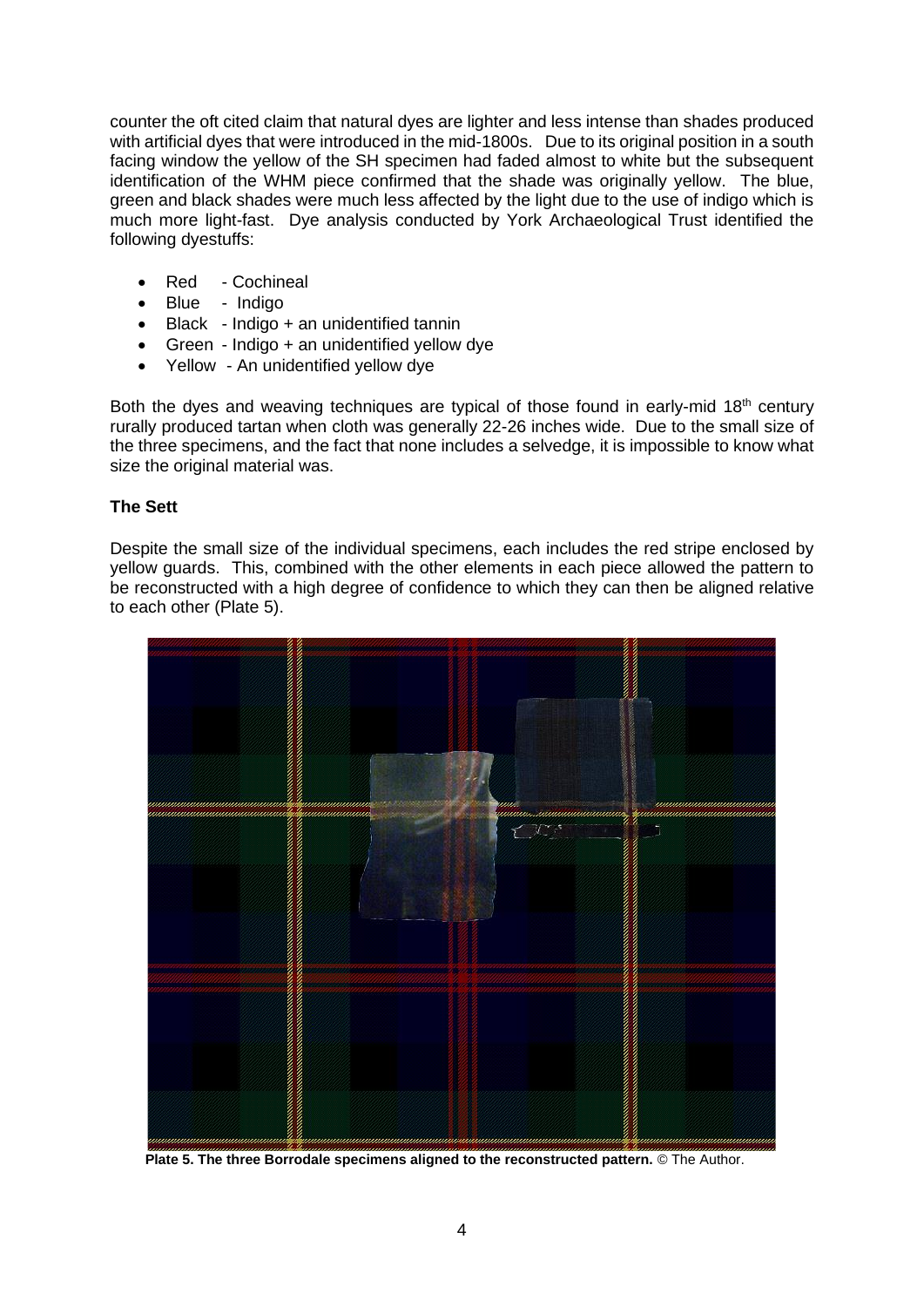Surviving examples of blue, black and green based tartans from the first half of the 18<sup>th</sup> century are relatively unusual. This is in part due to the fact that generally only the better off could afford to own more than one set of cloths and such people preferred red based tartans for best. The MacDonalds of Borrodale were Highland gentry, this cloth may therefore be an example of everyday wear, rather than best.

In 1990 Stonyhurst commissioned a reconstruction of the tartan based on the author's research. A length was presented to Her Majesty The Queen when she visited College in 1991 (Plate 6) and this was later made into a pair of trousers for HRH The Prince Edward (Plate 7). The tartan was subsequently adopted as the school tartan and is worn a part of girls' uniform (Plate 8).



**Plate 6. HM The Queen presented with a length of Borrodale tartan by Stonyhurst College, 1991.**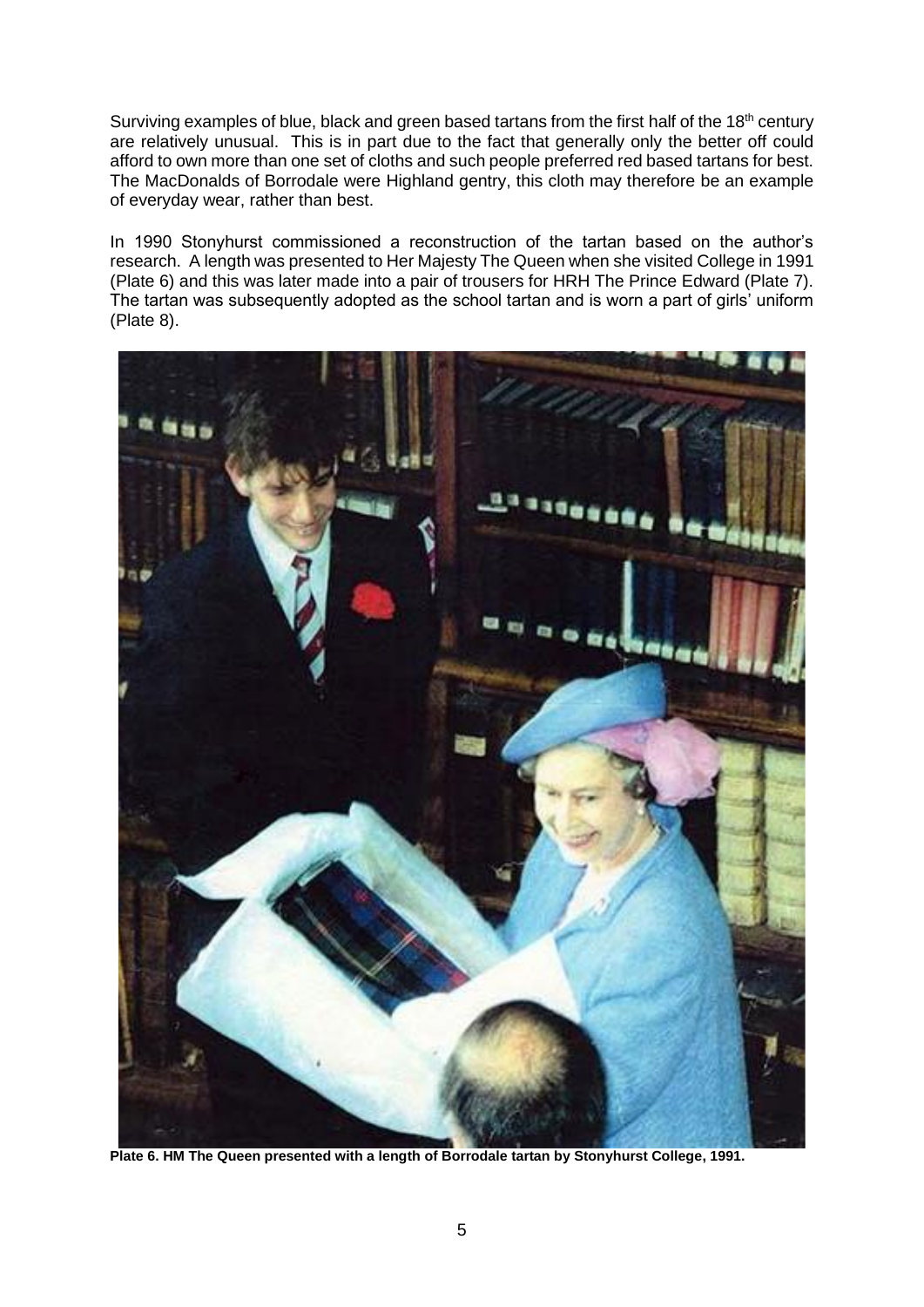

**Plate 7. HRH The Prince Edward wearing the Borrodale tartan.**